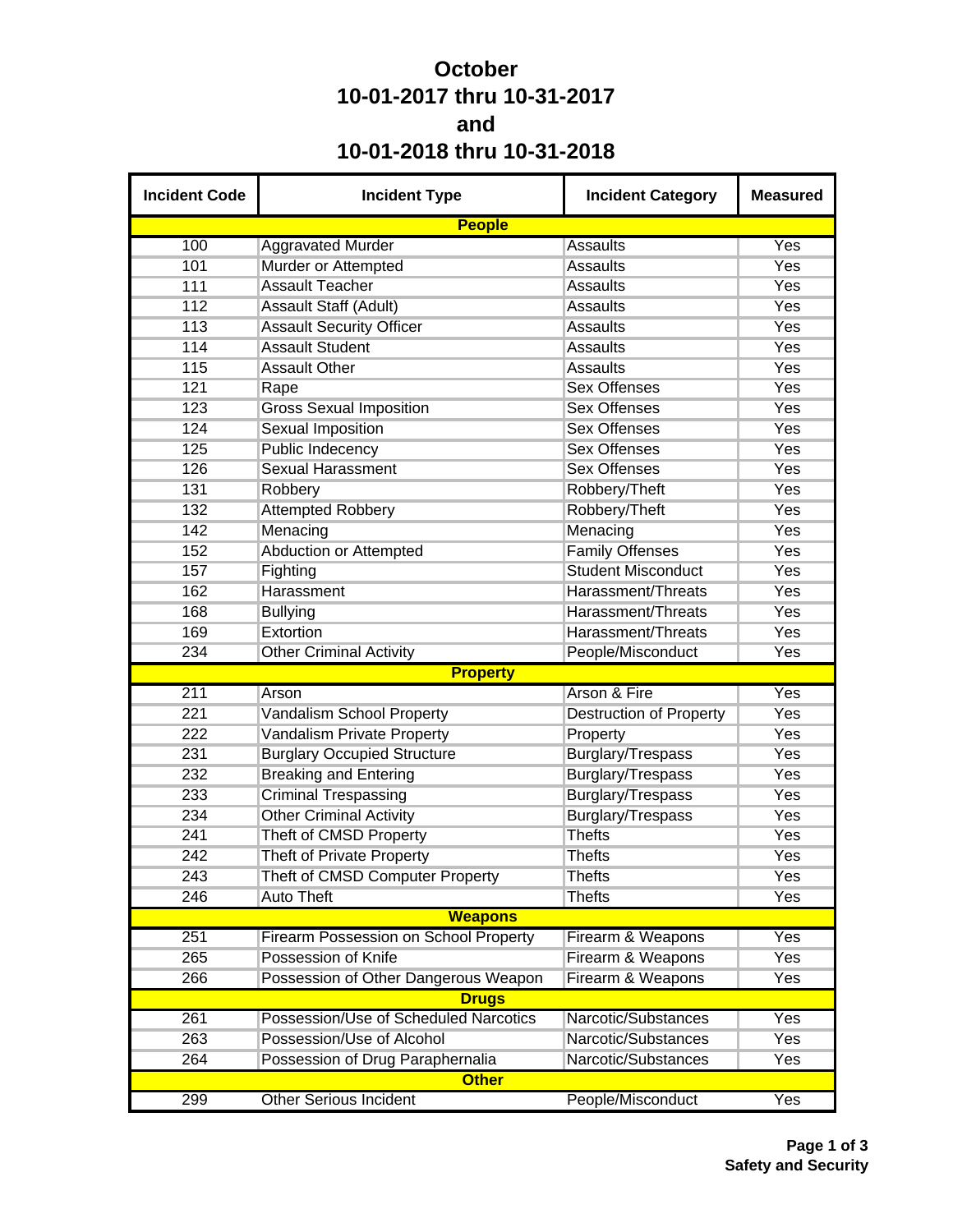## *Safety and Security Monthly Summary - October*

| <b>High School</b>                           |        |                 |         |       |       |                                              | K8                   |                 |         |       |       |         |
|----------------------------------------------|--------|-----------------|---------|-------|-------|----------------------------------------------|----------------------|-----------------|---------|-------|-------|---------|
| <b>All Incidents</b>                         |        |                 |         |       |       |                                              | <b>All Incidents</b> |                 |         |       |       |         |
| Oct 17-18                                    |        |                 | 63      |       |       | Oct 17-18                                    |                      |                 | 105     |       |       | Oct 17- |
| Oct 18-19                                    |        |                 | 77      |       |       | Oct 18-19                                    |                      |                 | 127     |       |       | Oct 18- |
| Change                                       |        |                 | 22%     |       |       | Change                                       |                      |                 | 21%     |       |       | Change  |
| <b>Quantity - Measured Serious Incidents</b> |        |                 |         |       |       | <b>Quantity - Measured Serious Incidents</b> |                      |                 |         |       |       | Q       |
|                                              | People | Property        | Weapons | Drugs | Other |                                              | People               | Property        | Weapons | Drugs | Other |         |
| Oct 17-18                                    | 26     | 10 <sup>1</sup> | 11      | 13    | 3     | Oct 17-18                                    | 68                   | 15 <sub>l</sub> | 8       | 2     | 12    | Oct 17- |
|                                              |        |                 |         |       |       |                                              |                      |                 |         |       |       |         |



|                                             | High School          |                          | K8                   |                          | <b>Monthly Total</b> |
|---------------------------------------------|----------------------|--------------------------|----------------------|--------------------------|----------------------|
|                                             | <b>All Incidents</b> |                          | <b>All Incidents</b> |                          | <b>All Incidents</b> |
| Oct 17-18                                   | 63                   | Oct 17-18                | 105                  | Oct 17-18 (Monthly)      |                      |
| Oct 18-19                                   |                      | Oct 18-19                | 127                  | Oct 18-19 (Monthly)      |                      |
| $\bigcap_{n\geq 0}$ and $\bigcap_{n\geq 0}$ | 00 <sup>0</sup>      | $\bigcap_{n=1}^{\infty}$ | 0.401                | $\bigcap_{n=1}^{\infty}$ |                      |

## **Quantity - Measured Serious Incidents Quantity - Measured Serious Incidents Quantity - Measured Serious Incidents**

| ပ္က<br>leapol<br>Φ<br>৯<br>္တ<br>흐<br><u>_</u><br>௨<br>$\overline{\circ}$<br>≛<br>௳<br>ᄔ |           | Φ<br>ᅙ<br>$\circ$<br>Ф<br>௨ | ∽<br>ധ<br>௨<br>– | δŢ<br>ŏ<br>eap | gs | ∸<br>Φ |                     | gldo<br>Φ<br>௨ | Φ<br>∸<br>ட | ၯ<br>ω | შე              |    |
|------------------------------------------------------------------------------------------|-----------|-----------------------------|------------------|----------------|----|--------|---------------------|----------------|-------------|--------|-----------------|----|
| 13<br>Oct 17-18<br><b>26</b><br>101<br>$\sim$                                            | Oct 17-18 | 68                          | 15               | 8              |    | 12     | Oct 17-18 (Monthly) | 94             | 25          |        | 19 15           | 15 |
| Oct 18-19<br>15<br>39<br>9111<br>ີ<br>v                                                  | Oct 18-19 | 95                          | 11               | 5              |    | 14     | Oct 18-19 (Monthly) | 134            | 20          | 16     | 17 <sub>1</sub> | 17 |



|                           |                                                        | K8                   |                                                 |    |     |                |          | <b>Monthly Total</b>                                   |       |       |          |  |    |  |
|---------------------------|--------------------------------------------------------|----------------------|-------------------------------------------------|----|-----|----------------|----------|--------------------------------------------------------|-------|-------|----------|--|----|--|
|                           |                                                        | <b>All Incidents</b> |                                                 |    |     |                |          | <b>All Incidents</b>                                   |       |       |          |  |    |  |
| 63                        |                                                        | Oct 17-18            |                                                 |    | 105 |                |          | Oct 17-18 (Monthly)                                    |       |       |          |  |    |  |
| 77                        |                                                        | Oct 18-19            |                                                 |    | 127 |                |          | Oct 18-19 (Monthly)                                    |       |       | 204      |  |    |  |
| 22%<br>cidents            | Change<br><b>Quantity - Measured Serious Incidents</b> |                      |                                                 |    | 21% |                |          | Change<br><b>Quantity - Measured Serious Incidents</b> |       |       | 21%      |  |    |  |
| Weapons<br>Drugs<br>Other |                                                        |                      | Weapons<br>Property<br>People<br>Drugs<br>Other |    |     | People         | Property | Weapons                                                | Drugs | Other |          |  |    |  |
| $11$   13 <br>3           |                                                        | Oct 17-18            | 68                                              | 15 | 8   | $\overline{2}$ | 12       | Oct 17-18 (Monthly)                                    | 94    |       | 25 19 15 |  | 15 |  |
| $11$   15<br>3            |                                                        | Oct 18-19            | 95                                              | 11 | 5   | 2              | 14       | Oct 18-19 (Monthly)                                    | 134   |       | 20 16 17 |  | 17 |  |